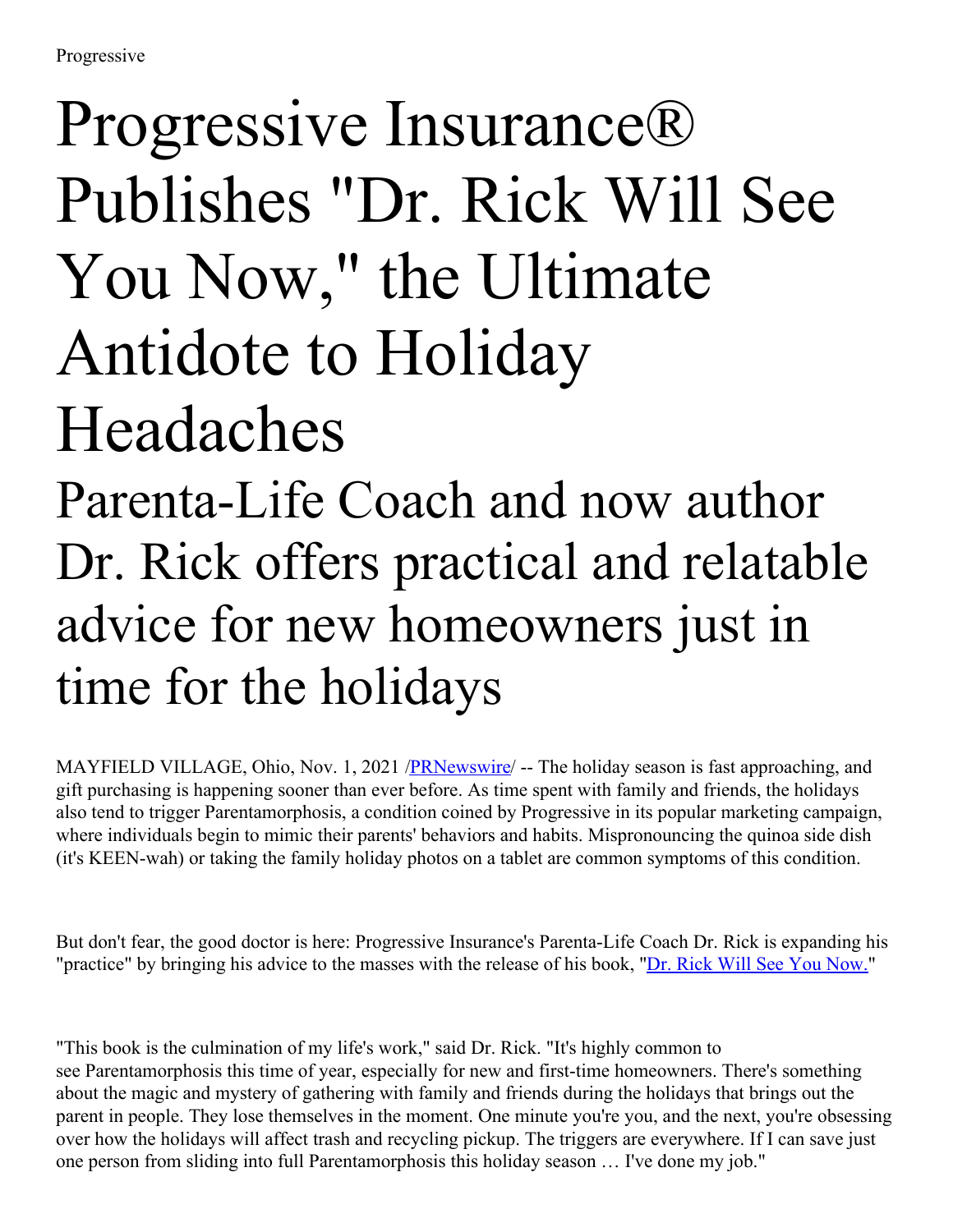Now in its third season, Progressive's creative campaign with the support of Arnold Worldwide, continues to grow well beyond TV "episodes" and digital and will soon be on coffee tables everywhere with a guide to help homeowners everywhere revert back from their parents to their own selves.

"The campaign's relevance and relatability is the driving force behind its extendibility. The insight that we all eventually become our parents is incredibly powerful and universally understood, which is why Dr. Rick's appeal spans so many demographics," said Jeff Charney, CMO of Progressive Insurance. "Extending the campaign to include a retail element is timely, knowing that one in four books are gifted during the holidays. This just-in-time release is a 'release' to those that find the 63 days between November 1 and the first Monday of the new year to be among the most challenging. We hope the book's humor disarms some of the stress of the holidays."

For those concerned, Progressive has outlined 10 signs to help identify if you or someone you know might be experiencing Parentamorphosis:

- 1. You stand by holding a trash bag when someone opens a holiday gift.
- 2. You ask everyone which way they drove to a gathering, then tell them the route they should have taken.
- 3. You have difficulty resisting the urge to adjust the thermostat in someone else's home or asking about its owner's monthly electricity bill.
- 4. You exclaim loudly which food items upset your stomach.
- 5. You constantly clean up other people's cups and glasses, even though they aren't finished.
- 6. While watching sports, you find yourself providing commentary aloud on every play as though you were the announcer.
- 7. When preparing to host guests at your home, you put out the "nice soap," which just so happens to be shaped like a flower or shell.
- 8. When you tell stories, they are filled with unnecessary and extraneous details.
- 9. You utter grunts and odd noises when getting up from the couch or sipping coffee.
- 10. Napping at inappropriate times, no matter what's happening or who is around.

The 119-page book published by Eleven Letter Press—the in-house publishing arm created by the team at Progressive Insurance—comes packed with advice, images, and illustrations to help individuals recognize and regress from exhibiting behaviors and habits of their parents. Progressive has published a limited number of copies, available for a nominal shipping and handling cost.

"Dr. Rick Will See You Now" is available for pre-order now at [https://progressive.com/dr-rick/](https://c212.net/c/link/?t=0&l=en&o=3342452-1&h=4020315246&u=https%3A%2F%2Fprogressive.com%2Fdr-rick%2F&a=https%3A%2F%2Fprogressive.com%2Fdr-rick%2F). For more advice from Progressive's Parenta-Life Coach, visit On Call with Dr. [Rick.](https://c212.net/c/link/?t=0&l=en&o=3342452-1&h=3293934280&u=https%3A%2F%2Fwww.youtube.com%2Fwatch%3Fv%3DgIYF8iE4QYQ&a=On+Call+with+Dr.+Rick.)

"I wrote this book so you could pick it up and flip to a random page when you need a therapeutic dose of Dr. Rick, especially during the holiday season where parental behaviors are in full swing," continues Dr. Rick. "And this isn't just a book, it's a guide. If you were lost in the woods, you'd want a map. This is a map for escaping Parentamorphosis."

## About Progressive

The [Progressive](https://c212.net/c/link/?t=0&l=en&o=3342452-1&h=4290516491&u=https%3A%2F%2Fc212.net%2Fc%2Flink%2F%3Ft%3D0%26l%3Den%26o%3D3092536-1%26h%3D1119383657%26u%3Dhttps%253A%252F%252Fwww.progressive.com%252Fauto%252F%26a%3Dauto%2Binsurance&a=car+insurance) Group of Insurance Companies makes it easy to understand, buy and use car insurance. Progressive offers choices so consumers can reach us whenever, wherever and however it's most convenient—online at [progressive.com](https://c212.net/c/link/?t=0&l=en&o=3342452-1&h=2903391992&u=https%3A%2F%2Fc212.net%2Fc%2Flink%2F%3Ft%3D0%26l%3Den%26o%3D3092536-1%26h%3D3761897063%26u%3Dhttps%253A%252F%252Fwww.progressive.com%252Fhome%252Fhome%252F%26a%3Dprogressive.com&a=progressive.com), by phone at 1-800-PROGRESSIVE, on a mobile device or in-person with a local agent.